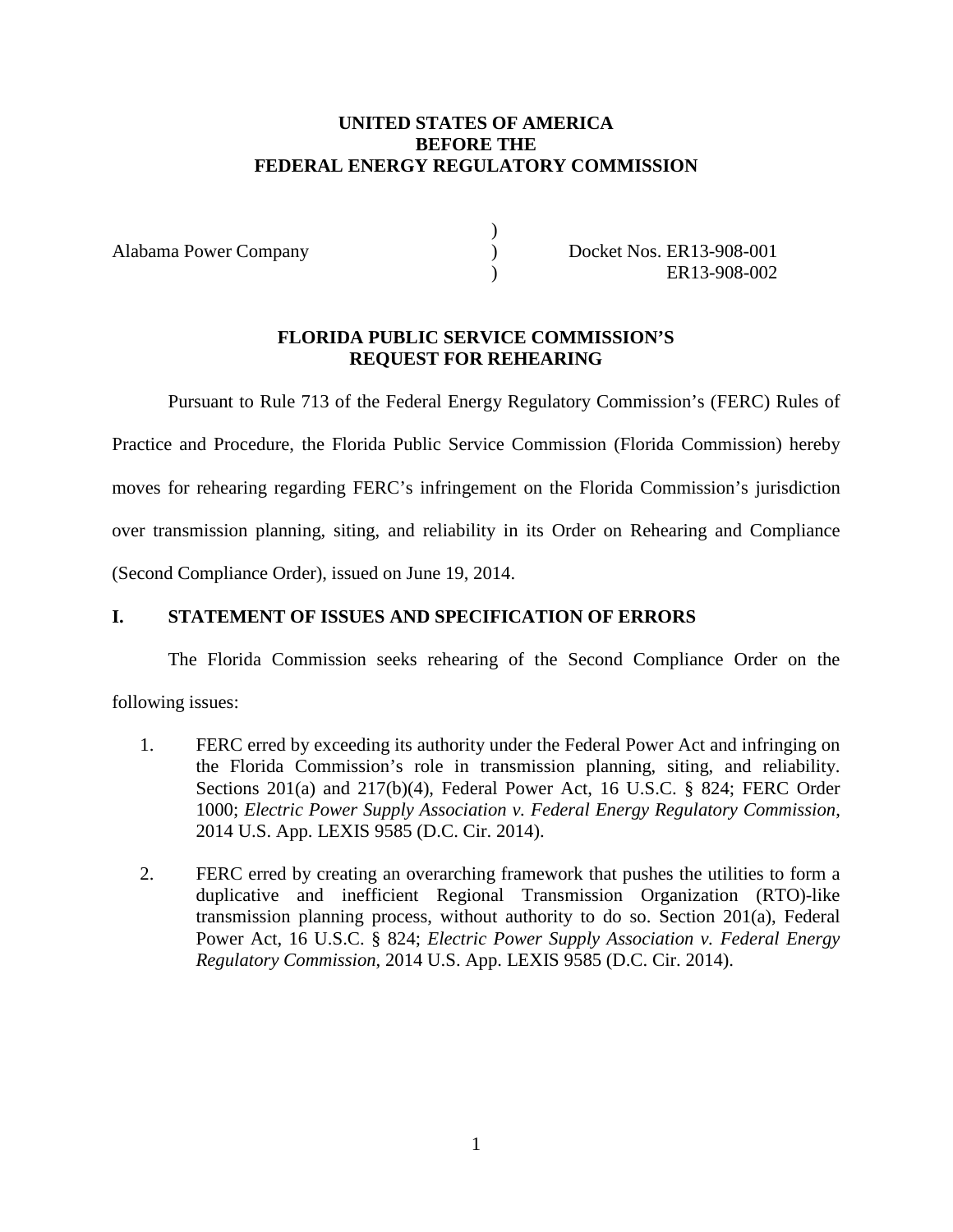#### **II. ARGUMENT**

Florida retains a vertically integrated, state regulated approach to the electric industry, whereby the Florida Commission holds substantial authority to ensure an adequate and reliable bulk power grid. The Florida Commission's oversight of transmission planning in Florida serves to protect ratepayers in Gulf Power Company's territory and to ensure that local planning regions are not unfairly or unreasonably burdened by transmission plans that result in allocated costs to ratepayers for which they receive little benefit. The Florida Commission continues to be concerned that FERC's approach to transmission planning and cost allocation would infringe on state authority and establish a duplicative and inefficient transmission planning process that imposes additional costs on Florida consumers without corresponding benefits.

## **1. FERC erred by exceeding its authority under the Federal Power Act and infringing on the Florida Commission's role in transmission planning, siting, and reliability.**

While it was unclear in the First Compliance Order, issued July 18, 2013, the process FERC would impose to implement FERC Order 1000, FERC now states in paragraphs 85 and 452 of the Second Compliance Order that it intends to allow for a state level transmission planning process and a separate federal level process. If FERC were to make a decision based on the federal process that overrules and conflicts with a decision made by the Florida Commission in its transmission planning process, this would infringe upon and effectively undermine the Florida Commission's transmission planning process authority in contravention of the Federal Power Act, 16 U.S.C. § 824.

The United States Court of Appeals for the District of Columbia Circuit's recent decision in *Electric Power Supply Association v. Federal Energy Regulatory Commission*, 2014 U.S.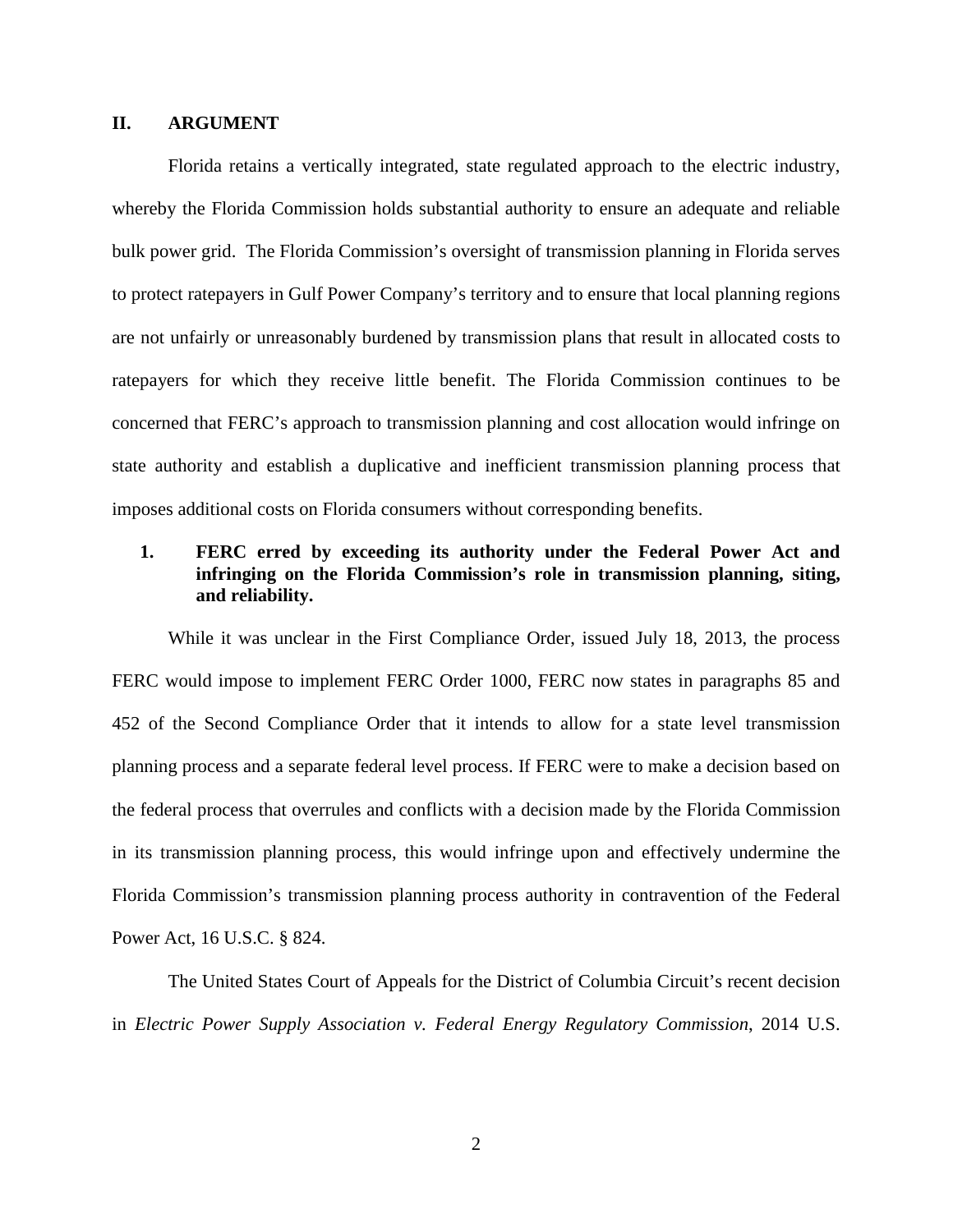App. LEXIS 9585 (D.C. Cir. 2014), supports the Florida Commission's position that FERC has erred in the Second Compliance Order. In *Electric Power Supply Association*, the Court stated:

The limits of §§ 205 and 206 [of the Federal Power Act] are best determined in the context of the overall statutory scheme. Congressional intent is clearly articulated in § 201's text: FERC's reach "extend[s] only to those matters which are not subject to regulation by the States." States retain exclusive authority to regulate the retail market. Absent a "clear and specific grant of jurisdiction" elsewhere, the agency cannot regulate areas left to the states.

*Id.* at \*11 (internal citation omitted). The Court concluded in *Electric Power Supply Association* that FERC cannot regulate the retail market because FERC's authority under §§ 205 and 206 is limited. *Id.* at \*11-\*12. The Court's rationale in *Electric Power Supply Association* applies to the matter at hand and prevents FERC from mandating the transmission planning arrangement set forth in the Second Compliance Order.

States have explicit transmission planning authority. Section 186.801, Florida Statutes, establishes a ten-year site plan process in Florida. These ten-year site plans, which address integrated resource planning, are submitted by utilities in the state. The statute sets out a "bottom-up" process for each utility in Florida to submit to the Florida Commission a plan for approval. In the ten-year site plan, each electric utility, including Gulf Power, must submit to the Florida Commission its estimated power-generating needs and the general location of its proposed power plant sites, including needed transmission additions, over the next ten years. These plans address reliability, economic and public policy considerations. The Florida Commission then must deem each plan as "suitable" or "unsuitable" and may suggest alternatives to the plan. Then, when a transmission line siting application is filed pursuant to the Florida Transmission Line Siting Act in Chapter 403, Florida Statutes, the ten-year site plan will be considered in determining the need for the line. When the Florida Commission receives a petition for determination of need for a transmission line, pursuant to Section 403.537, Florida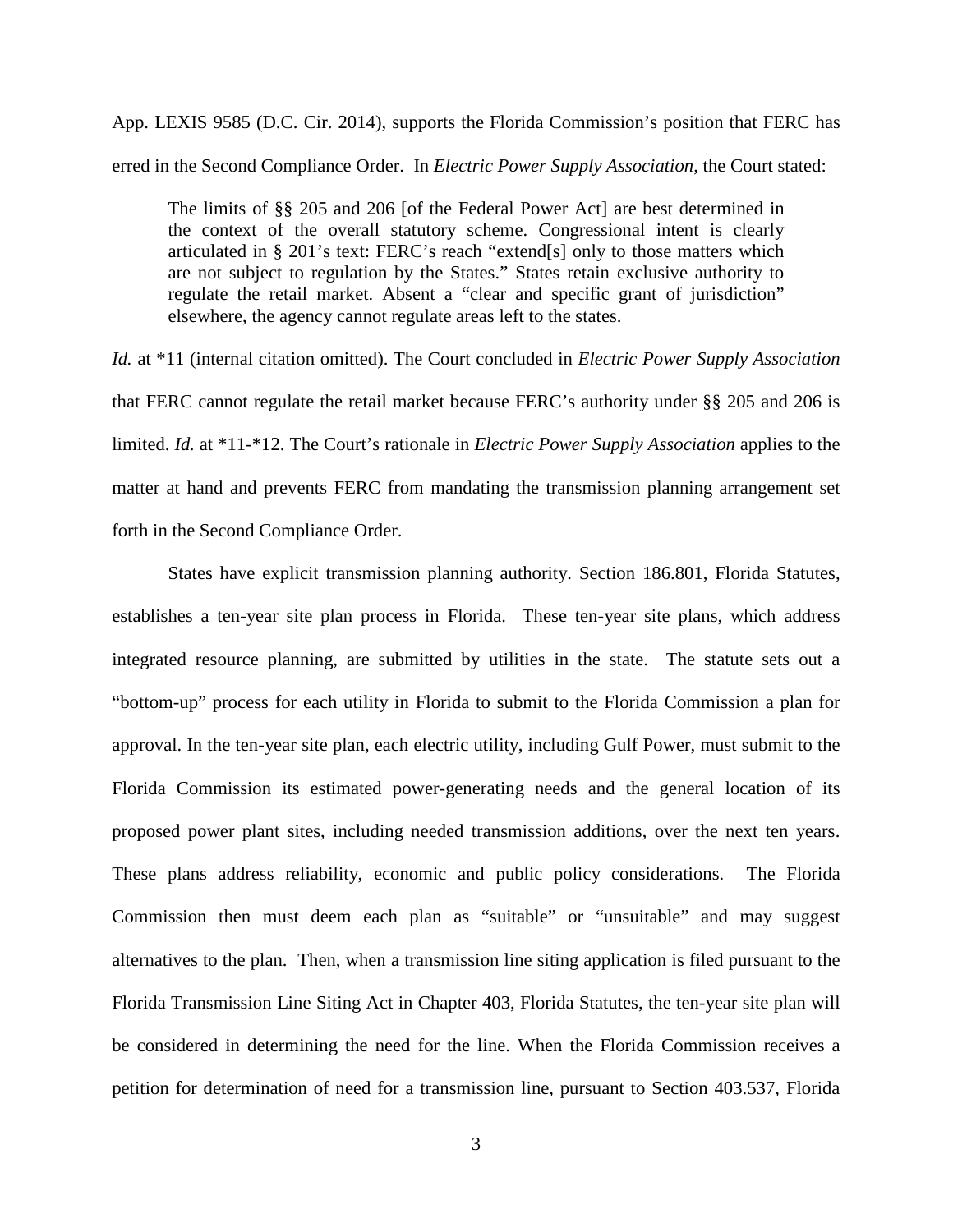Statutes, substantially affected parties may challenge the project. The Florida Commission then approves or denies that project.

Moreover, pursuant to Section  $366.04(2)(c)$ , Florida Statutes, the Florida Commission has the authority to require electric power conservation and reliability within a coordinated grid, for operational as well as emergency purposes. Section 366.04(5), Florida Statutes, grants the Florida Commission "jurisdiction over the planning, development, and maintenance of a coordinated electric power grid throughout Florida to assure an adequate and reliable source of energy for operational and emergency purposes in Florida and the avoidance of further uneconomic duplication of generation, transmission, and distribution facilities." Section 366.05(7), Florida Statutes, authorizes the Florida Commission to require reports from all electric utilities to ensure the development of adequate and reliable energy grids.

The Florida Commission also has authority under Section 366.05(8), Florida Statutes, to hold proceedings if there is probable cause to believe that inadequacies exist with the grid. The Florida Commission may require installation or repair of necessary generation or transmission facilities, whereby mutual benefits will accrue to the electric utilities involved. *Id.* Furthermore, costs associated with infrastructure repairs or additions must be distributed in proportion to the benefits received. *Id.*

Section 366.055(1), Florida Statutes, requires the Florida Commission to ensure that energy reserves of all utilities in the Florida grid are available at all times to maintain grid reliability and integrity. Pursuant to Section 366.055(3), Florida Statutes, the Florida Commission has the authority to require an electric utility to transmit electrical energy over its transmission lines from one utility to another or as a part of the total energy supply of the entire grid, in order to ensure the efficient and reliable operation of Florida's energy grid.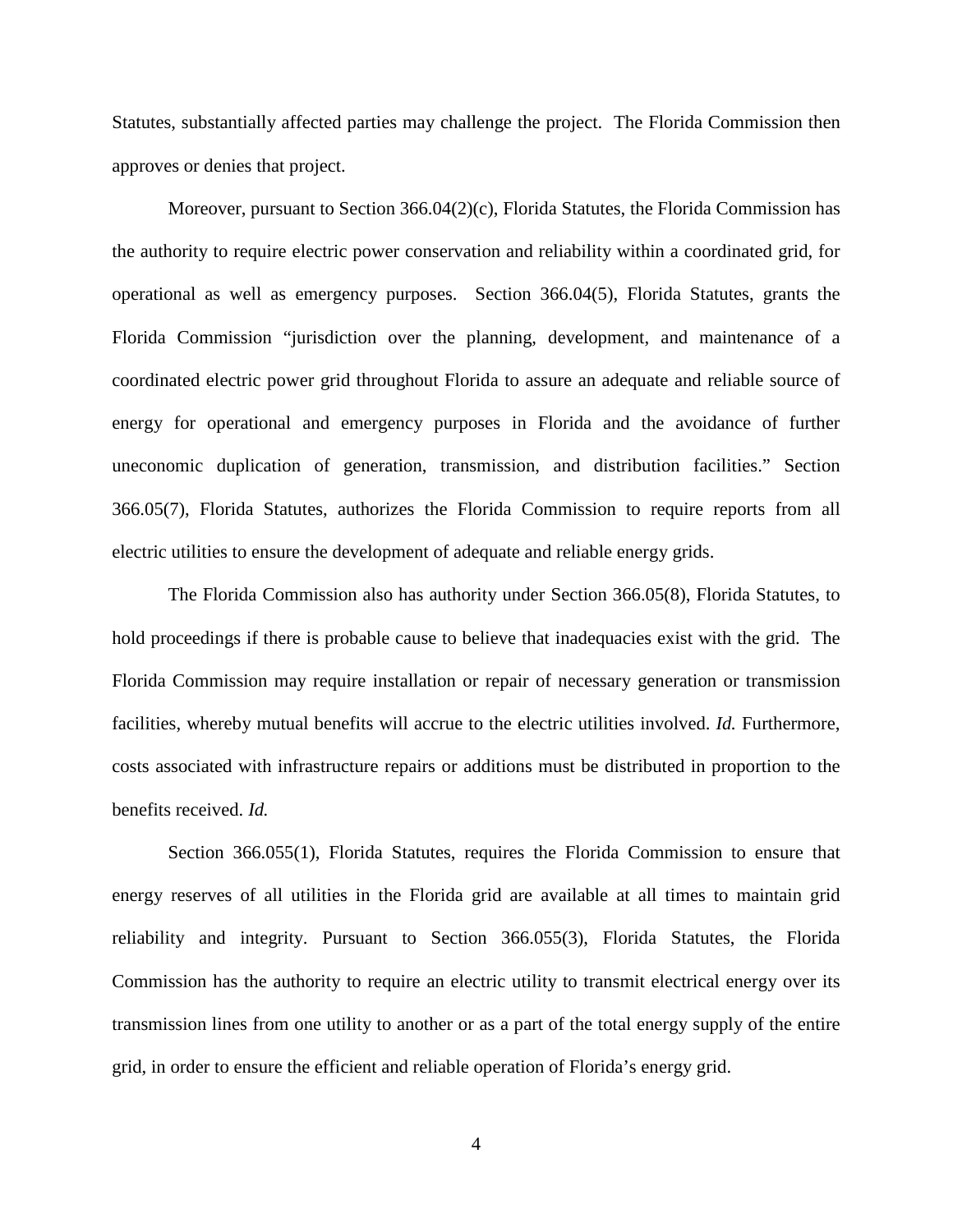FERC's regulation of interstate transmission and wholesale power sales is limited to only those matters which are not subject to regulation by the states.<sup>[1](#page-4-0)</sup> 16 U.S.C. § 824. Section 215 of the Federal Power Act, 16 U.S.C. §824o, grants the FERC jurisdiction to approve and enforce compliance with bulk transmission reliability standards. However, nothing in Section 215 of the Federal Power Act preempts the authority of the Florida Commission to take action to ensure the safety, adequacy, or reliability of electric service within our state, as long as such action is not inconsistent with any bulk power reliability standard. Section 217 of the Federal Power Act allows FERC to "facilitate" planning, not to direct it.

FERC's ability to ultimately make a decision based on the regional planning process established by the Second Compliance Order that could conflict with a decision made by the Florida Commission shows that FERC's Second Compliance Order exceeds the authority granted to it under the Federal Power Act. *See* 16 U.S.C. § 824. As *Electric Power Supply Association*, 2014 U.S. App. LEXIS at 9585, makes clear, FERC cannot directly regulate that which the Federal Power Act has left to state regulation.

# **2. FERC erred by creating an overarching framework that pushes the utilities to form a duplicative and inefficient Regional Transmission Organization (RTO) like transmission planning process, without authority to do so.**

While some states have ceded some authority to FERC due to the creation of Regional Transmission Organizations (RTOs) and Independent System Operators (ISOs), the Florida Commission has retained this authority. Florida remains a state with vertically integrated utilities, and no part of the state is a member of an RTO or ISO. Florida law provides the Florida Commission with express authority to make decisions with respect to determining the need for transmission projects and for the recovery of costs through retail rates. The parallel state and

<span id="page-4-0"></span><sup>&</sup>lt;sup>1</sup> FERC is provided limited backstop authority under the 2005 Energy Policy Act to site transmission when a National Interest Electric Transmission Corridor is established. No such corridor has been established in Florida.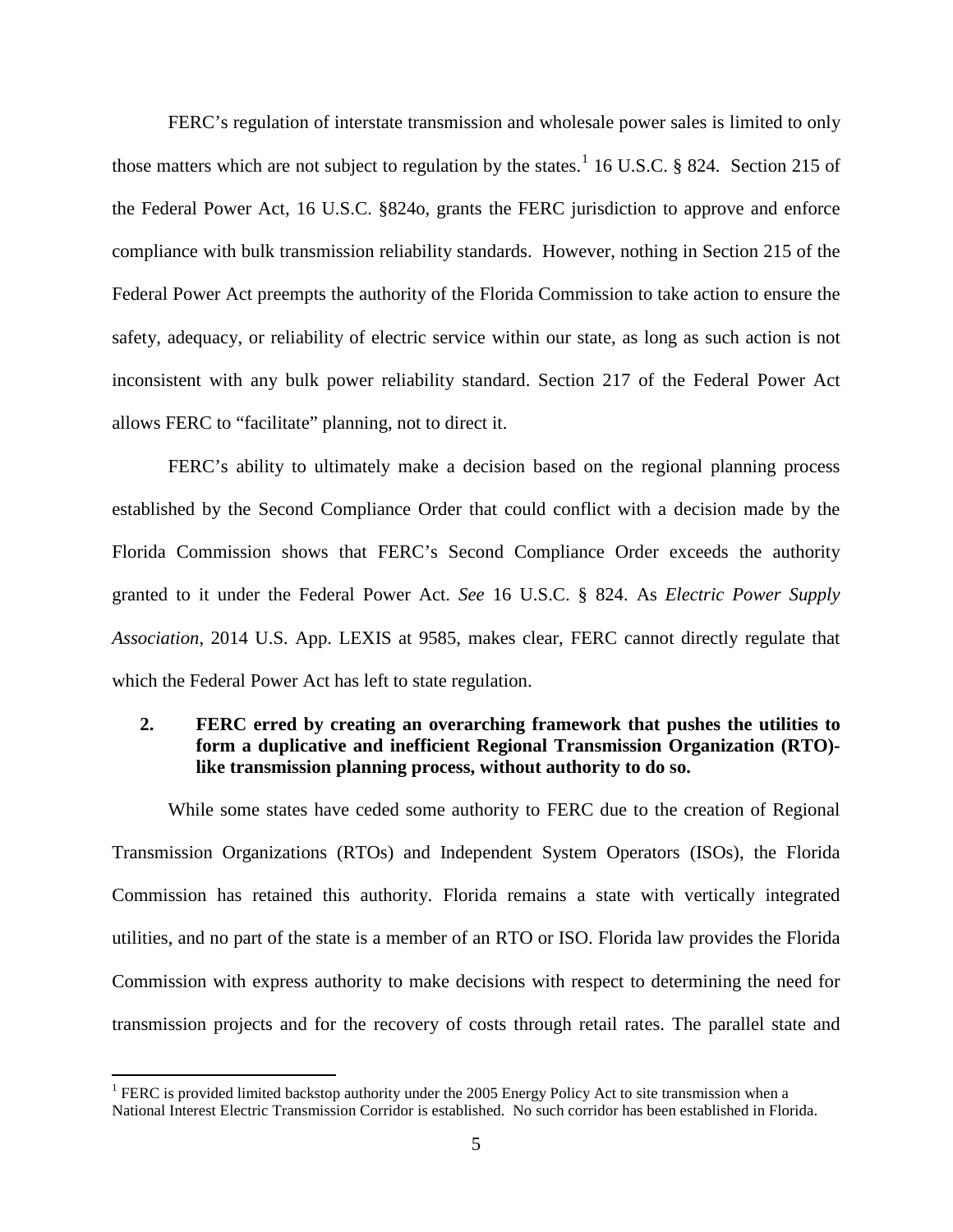federal transmission planning processes set forth in paragraphs 85 and 452 of the Second Compliance Order appear to create an overarching framework the pushes the SERTP utilities to form a duplicative and inefficient RTO-like transmission planning process.

FERC's directives also diverge from the Florida Commission's own experience. On May 9, 2006, the Florida Commission issued Order No. PSC-06-0388-F0F-EI, *In re: Review of Grid Florida Regional Transmission Organization (RTO) Proposal*, 2006 Fla. PUC LEXIS 243 (2006), in which the Commission declined to create an RTO in Florida. That order stated that "continued development of GridFlorida does not appear to be cost-effective, and that it would not be prudent or in the public interest to continue the development of GridFlorida." *Id.* at \*32.

From 2001 to 2006, the Florida Commission extensively studied this issue in response to FERC Order No. 2000. Following numerous workshops, technical conferences, and related hearings, the Florida Utilities involved in the GridFlorida proposal, which are the same FERCjurisdictional utilities that make up the FRCC region, hired ICF Consulting to conduct an analysis of the costs and benefits of an RTO in Florida. ICF Consulting characterized the prospects of such a structure as "bleak," finding that one proposal would have costs exceeding benefits by more than \$700 million dollars over the first 13 years of operation, while a "more advanced" proposal would have costs exceeding benefits by \$285 million over the same period. After the release of that study, the Florida Commission accepted the withdrawal of the GridFlorida proposal, finding that it did not appear to be in the best interests of the people of the State of Florida.

 The states included in the Southeastern Regional Transmission Planning (SERTP) footprint include Alabama, Georgia, Indiana, Iowa, Kentucky, Mississippi, Missouri, Ohio, Oklahoma, Tennessee, and Virginia, as well as Florida. Florida is not directly interconnected

6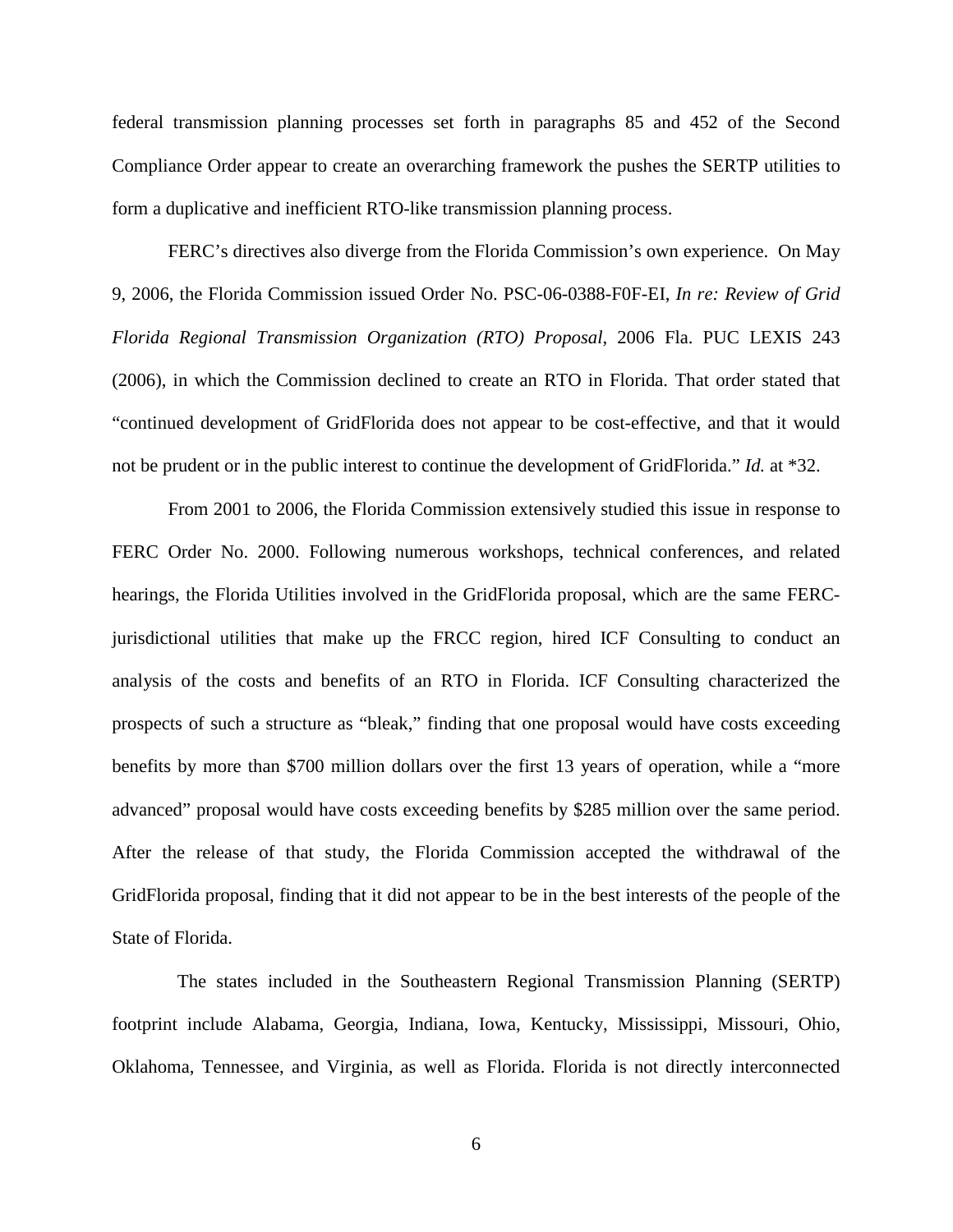with many of the states. As part of Southern Company, Gulf Power Company connects with most of Georgia and Alabama and much of Mississippi, but has very limited ability to transmit or receive power from elsewhere in the SERTP. Thus, this increases the Florida Commission's concern that, as a result of the imposition of the inefficient and duplicative RTO-like transmission planning process set forth in the Second Compliance Order, Florida ratepayers may be asked to incur additional wholesale costs without commensurate benefits from such a process.

## **III. CONCLUSION**

Wherefore, the Florida Commission respectfully urges FERC to grant rehearing on the issues identified above and honor state statutory authority over transmission planning, siting, and reliability.

Respectfully submitted,

/s/ Samantha M. Cibula Samantha M. Cibula Office of the General Counsel

FLORIDA PUBLIC SERVICE COMMISSION 2540 Shumard Oak Boulevard Tallahassee, Florida 32399-0850 (850) 413-6202 [scibula@psc.state.fl.us](mailto:scibula@psc.state.fl.us)

DATED: July 21, 2014